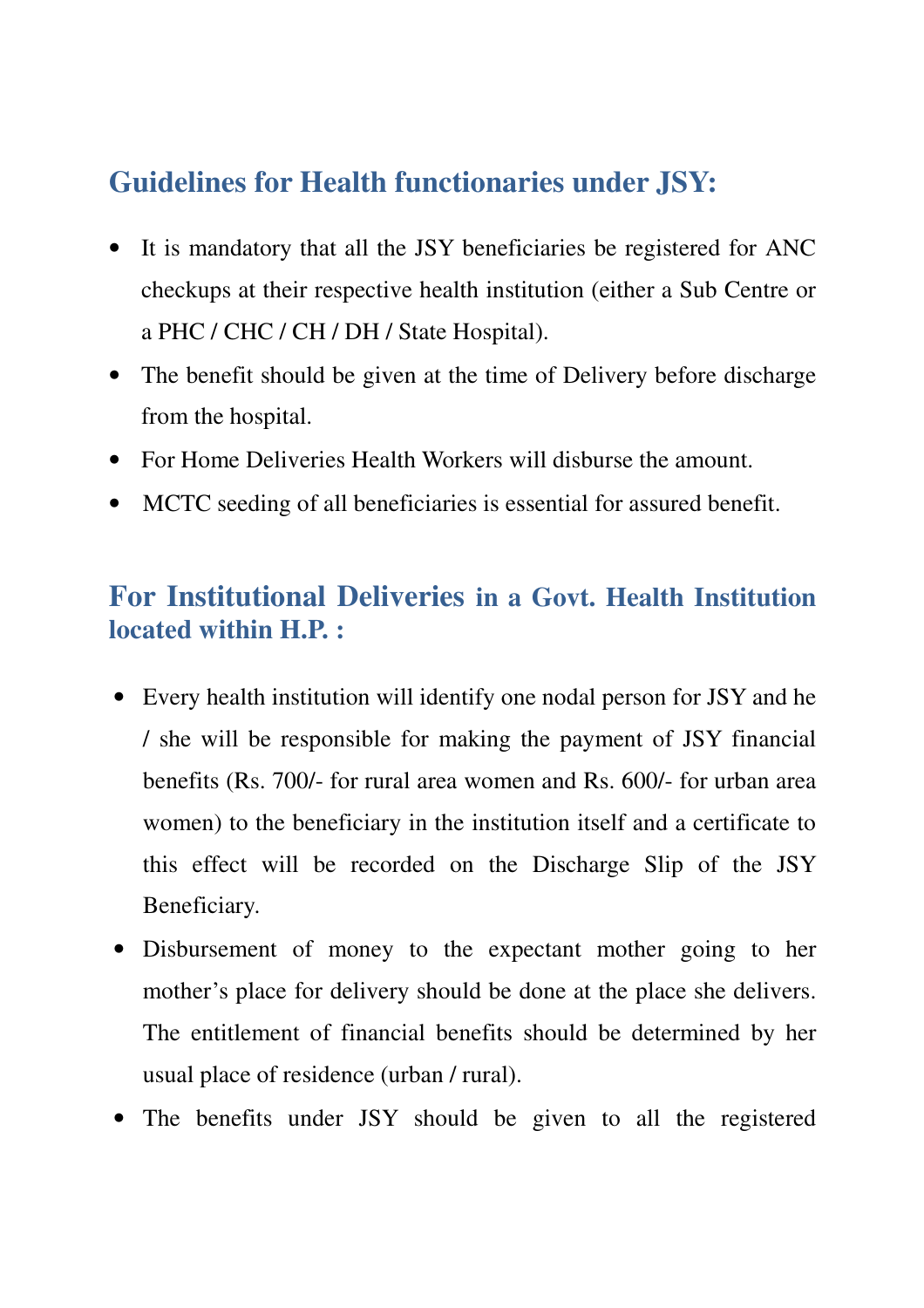beneficiaries who deliver in a Government Health Institution whether that is located in Himachal Pradesh or in any other State.

• Disbursement of JSY benefits to institutional deliveries occurring outside the State will be done by the Health Workers on the return of JSY beneficiary to her place of residence in H.P. subject to the condition that same benefits have not been given to her at the place of her delivery outside H.P.

# **For Institutional Delivery in Accredited Private Health Institution located within or outside H.P.**

- JSY benefit will be disbursed by the Health Worker to the JSY beneficiary on her return to her home after delivery in an accredited private health institution whether located in H.P. or outside H.P. as soon as possible.
- In case the benefit cannot be given within 7 days of the delivery, it should be given when the beneficiary returns or she approaches for the same.

### **Mode of Payment:**

- Through DBT for which MCTC seeding is essential in which Aadhar Card Number and Bank account number is required.
- Through Account Payee Cheque.